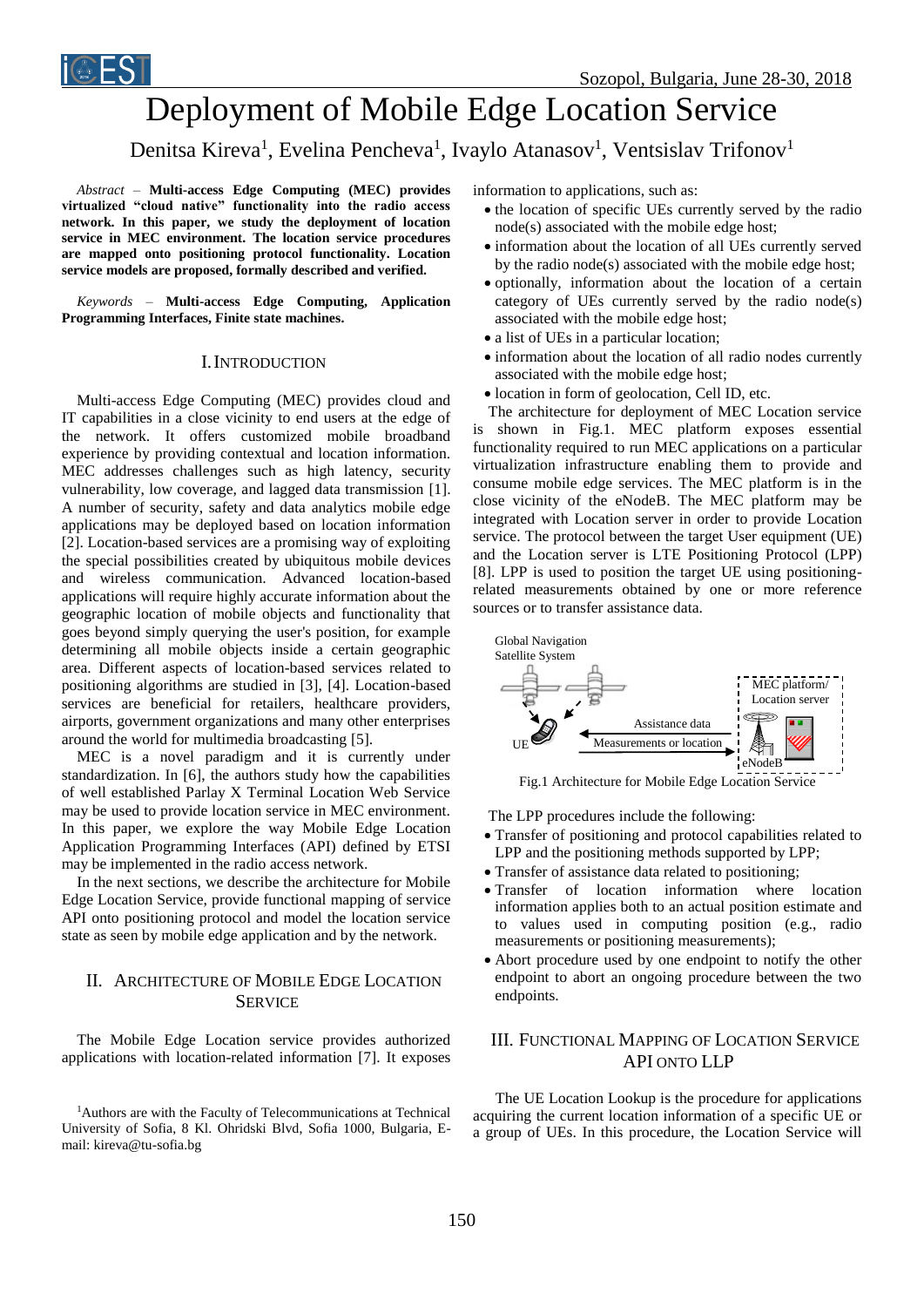

report the lookup result once on each request. The Mobile edge application looks up an UE location by sending a request to the resource representing the UE location, which includes the UE(s) identifier, e.g. UE IP address. The MEC platform needs to determine which of the positioning methods has to be used in order to provide the requested accuracy. To do this, it starts an LPP dialogue with the target, as shown in Fig.2.



The UE Information Lookup is the procedure for applications acquiring information of a list of UEs in a particular location. In this procedure, the Location Service reports the lookup result once on each request. First, the mobile edge application looks up UE information in a particular area by sending a request to the resource representing the UE Information, which includes location area information. The mobile edge platform identifies the base stations serving the cells in the location area. Next, each of the base stations identifies UE for which there is an established UE context. UE context is a block of information in a base station associated to an active UE. The block of information contains the necessary information required to maintain the radio access network services towards the active UE. At least UE state information, security information, UE capability information and the identities of the UE-associated logical S1 connection are included in the UE context. Having information about UE served by the base stations associated with the requested location area, the mobile edge platform queries the UEs about their capabilities and requests location information. The mobile edge platform may transfer additional assistance data to the target in one or more additional LPP messages. When the mobile edge platform receives information about UE(s) location it determines whether the respective UE is in the requested location area, and if so the UE is included in the UE list returned as a response to the mobile edge application. The flow for UE information lookup is shown in Fig.3.

The UE Location Subscribe is the procedure for applications acquiring up-to-date location information of a specific UE or a group of UEs in a period, which help the applications to track the UE(s). In this procedure, the Location Service will continue to report the subscribed information until the subscription is cancelled. Fig.4 illustrates a subscription to periodic UE location information reporting and periodic notifications.

The UE Information Subscribe is the procedure for applications to receive notifications of UE Information updates for the list of UEs in a particular location. The UE information can be used to update the status changes or

periodic notifications of UE information. This procedure initiates similar action in the network as for UE Location Subscribe procedure.



Fig.3 Flow for UE information lookup



Fig.4 Flow of UE location information subscribe

The mobile edge application may at any time modify the subscription (e.g. the reporting period, or specified area) or to terminate the subscription. In order to modify existing subscription, mobile edge application updates the subscription resource by sending a PUT request to the resource containing all the subscriptions of the specific subscription type with the modified data structure specific to that subscription. Location service returns "200 OK" with the message body containing the accepted data structure specific to that subscription.

The Subscribe Cancellation is the procedure for applications to cancel the subscription, with which the Location Service must stop reporting the subscribed information to the application. Fig.5 shows the flow for subscription termination.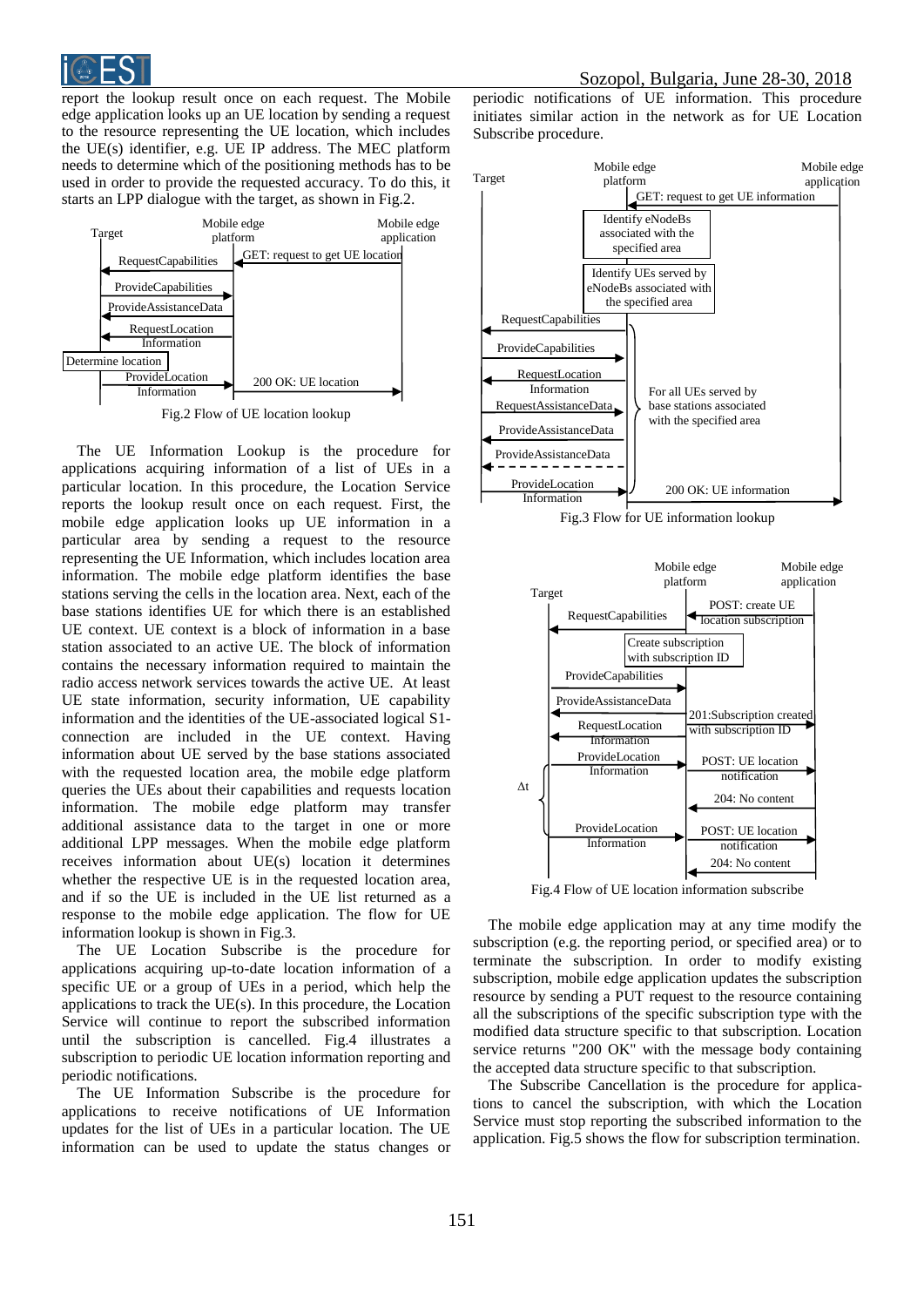



### IV. LOCATION SERVICE MODELS

The application and network views on location service status need to be synchronized during the process of UE(s) positioning. In this section, we propose models representing location service status as seen by a mobile edge application and the network view, and provide a method for its formal verification.

The application view on the location state is shown in Fig.6.



Fig. 6 Application view on the location service state

In Ready state, there is no particular event triggering location request or the location request has already been completed. In Ready state, when the application logic requests location information, it sends a query (getLocation) to the network. In Ready state, the mobile edge application may subscribe for location information notifications. Being in SubscriptionCreation state, the application waits for subscription acknowledgement. In WaitLocation state, the application waits for location information requests on demand or in the subscription frame. In WaitLocation state, when location information requested on demand is received, the location service moves to Ready state. In WaitLocation state, when location information notification is received, the location service remains in the same state. In WaitLocation state, the subscription for location information may be modified or terminated. In SubscriptionModification state, the application waits for subscription modification acknowledgement. In SubscriptionDeletion state, the application waits for subscription termination acknowledgement.

We use the mathematical formalism of Labeled Transition Systems (LTSs) to describe the location service state models. An LTS is defined as a quadruple of set of states, set of inputs, set of transitions, and an initial state.

By  $L_{\text{App}} = (S_{\text{App}}, \text{Inp}_{\text{App}}, \rightarrow_{\text{App}}, \text{so}^{\text{App}})$  it is denoted a Labeled Transition System (LTS) representing the Application's view on location service state where:

 $S_{\text{App}} = \{$  Ready [ $s_1^A$ ], SubscriptionCreation [ $s_2^A$ ],

WaitLocation [ $s_3^A$ ], SubscriptionModification [ $s_4^A$ ],

SubscriptionDeletion  $[s_5^A]$ ;

*Inp*<sub>App</sub> = {locationTrigger[ $t_1^A$ ], subscribe[ $t_2^A$ ],

subscriptionCreated[ $t_3^A$ ], location [ $t_4^A$ ], locationNotification [ $t_5^A$ ], modify [ $t_6^A$ ], subscriptionModified[ $t_7^A$ ], delete[ $t_8^A$ ], subscriptionDeleted $[t_9^A]$ ;

$$
\rightarrow_{\text{App}} = \{ (s_1^A \ t_1^A \ s_3^A), (s_1^A \ t_2^A \ s_2^A), (s_2^A \ t_3^A \ s_3^A), (s_3^A \ t_5^A \ s_1^A), (s_3^A \ t_6^A \ s_4^A), (s_4^A \ t_7^A \ s_3^A), (s_3^A \ t_8^A \ s_5^A), (s_5^A \ t_9^A \ s_1^A) \}.
$$

 $s_0^{App} = \{ S_1^A \}$ .

Short notations are given in brackets. Fig.7 shows the network view on the location service state.



Fig. 7 Network view on the location service state

In Idle state, there is no location request or the location request is completed. Being in this state, the location service moves to ActiveSubscription state, if a request for subscription to location information is received. The location service moves to PreLocating state when a request for location information is received. In Prelocating state, positioning capabilities and assistance data are transferred. The location service queries the UE(s) about device capabilities and provides assistance data. In Locating state, the target UE(s) is being located. The transition from Locating to Idle state occurs when location information is provided. In case of active subscription, the timer for periodic location notifications is set and the location services moves to ActiveSubscription state. In ActiveSubscription state, the subscription may be modified or terminated.

By  $L_{\text{MEC}} = (S_{\text{MEC}}, \text{Imp}_{\text{MEC}}, \rightarrow_{\text{MEC}}, \text{ } s_0^{\text{MEC}})$  it is denoted an LTS representing the network view on location service state where: